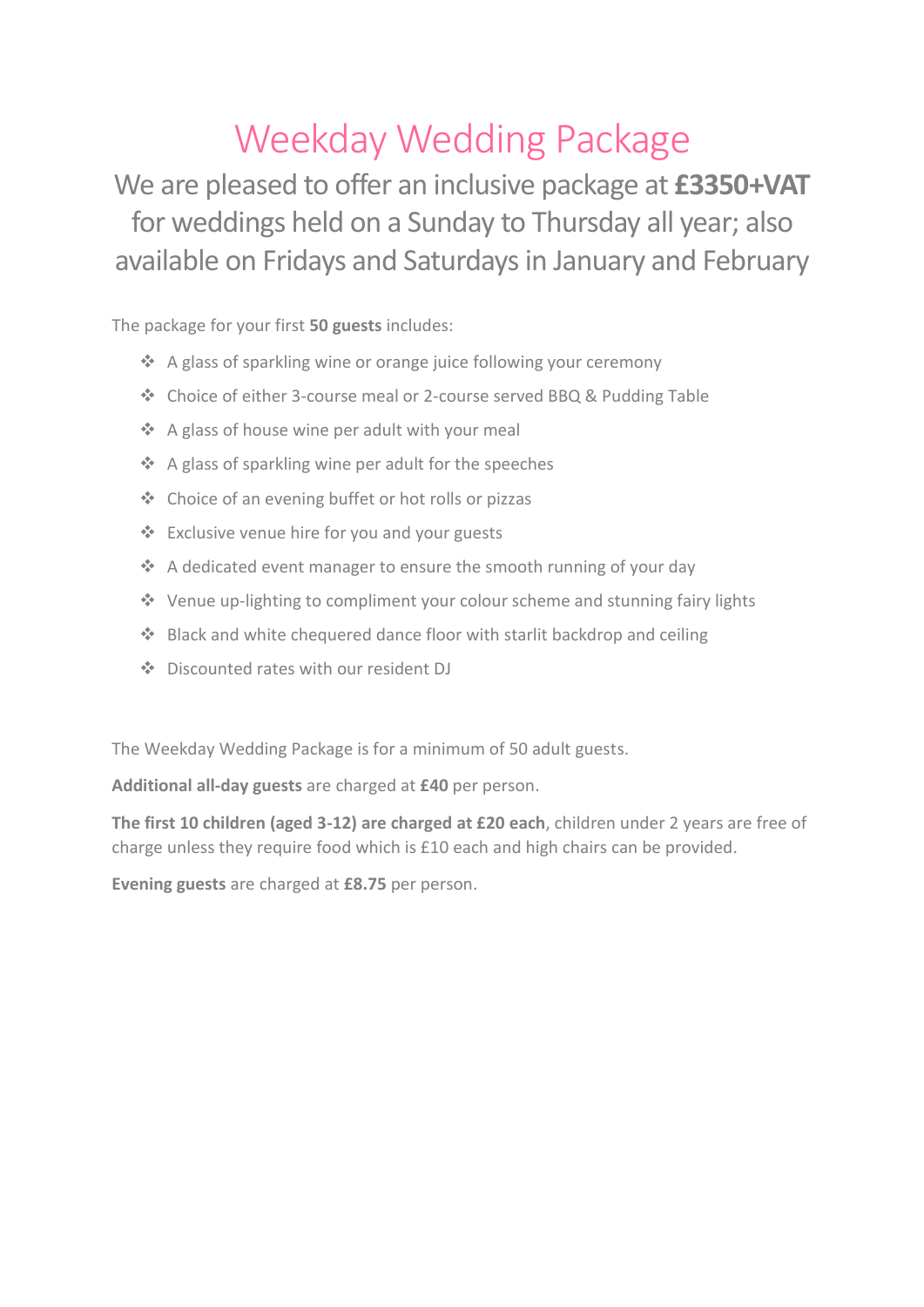# **Wedding Package Menu:**

## **3-course meal**

**STARTERS** (Choose 2 starters which will include a veggie option):

- ❖ Roasted sweet potato, carrot & red lentil soup
- ❖ Roquefort, spinach and pear salad
- ❖ Mixed bean, avocado, tomato & red onion salad with a lime dressing
- ❖ King prawns in filo pastry with sweet chilli dip

**MAINS** (Choose 2 of the meat or fish options and add the veggie option):

- ❖ Roast free range Chicken with a choice of either lemon & thyme sauce or gravy
- ❖ Good old fashioned bangers and mash with onion gravy
- ❖ Baked cod, colcannon mash with a lemon & saffron sauce
- ❖ PLUS Goats cheese, quinoa & vegetable stuffed zucchini with a tomato & Kalamata olive sauce (V/vegan)

#### **DESSERT** (Choose 2 options)

- ❖ Glazed lemon tart
- ❖ Baked New York cheesecake
- ❖ Rich chocolate mousse
- ❖ Spiced apple & blackberry crumble

## **OR…**

## **BBQ with Pudding Table**

- ❖ Beef burgers served with cheese in a brioche bun
- ❖ Local butcher's sausages
- ❖ Cajun Chicken with a lemon sauce
- ❖ Vegetarian guests will be offered a vegetarian burger, vegetarian sausage and Halloumi roasted vegetable and cherry tomato kebab

Served with the following:

- ❖ Mixed leaf salad
- ❖ Coleslaw
- ❖ Pasta salad